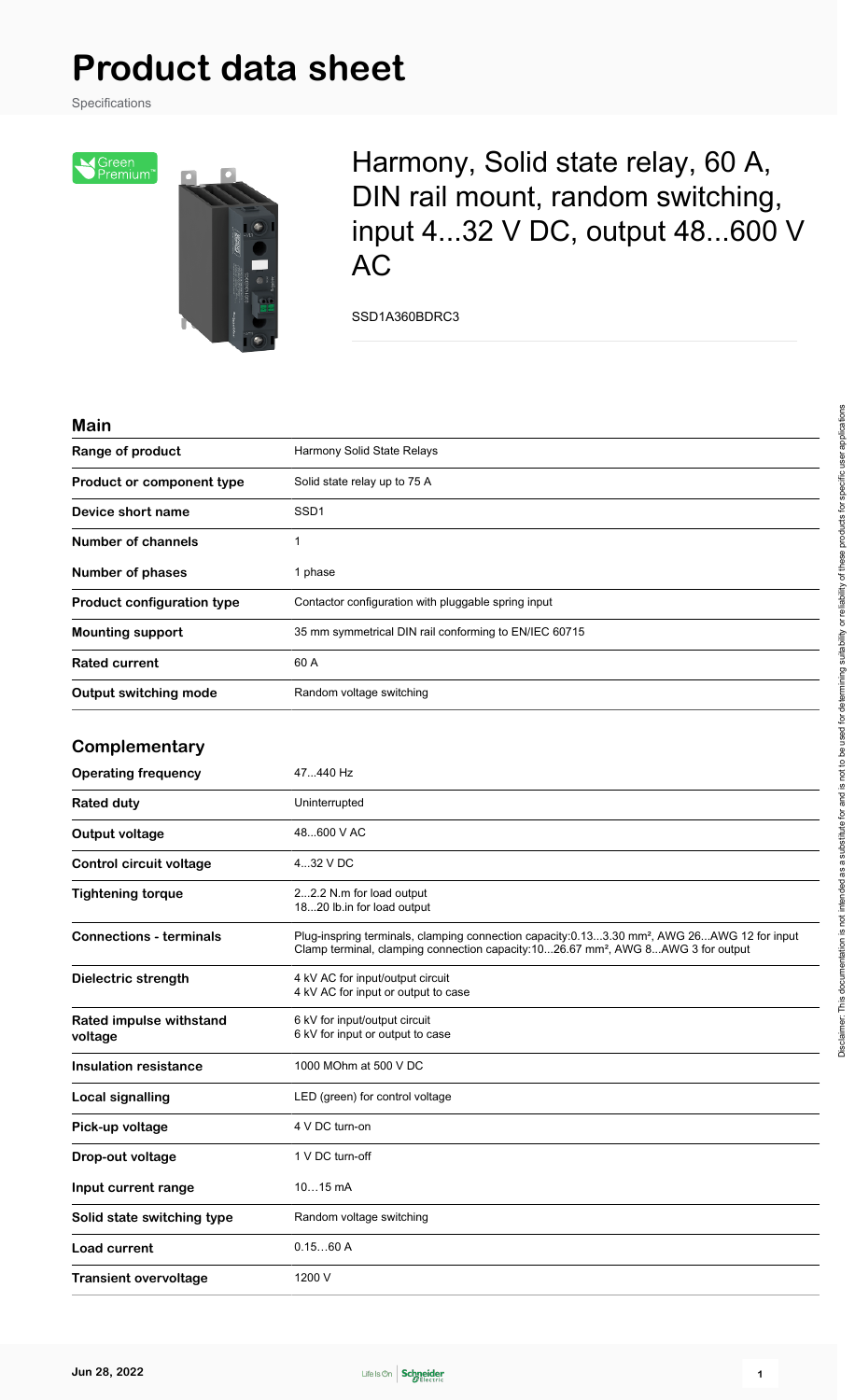| Inrush current                                  | 1350 A at 60 Hz                                                                                                                                                                                                                                                                                                                                                                                                                                                                                                                                                                                                                                                                                                                                                                                                                                                                                                                                                                                                                                                                                                                                                                                                                                                                                                                                                                                                                                                                |
|-------------------------------------------------|--------------------------------------------------------------------------------------------------------------------------------------------------------------------------------------------------------------------------------------------------------------------------------------------------------------------------------------------------------------------------------------------------------------------------------------------------------------------------------------------------------------------------------------------------------------------------------------------------------------------------------------------------------------------------------------------------------------------------------------------------------------------------------------------------------------------------------------------------------------------------------------------------------------------------------------------------------------------------------------------------------------------------------------------------------------------------------------------------------------------------------------------------------------------------------------------------------------------------------------------------------------------------------------------------------------------------------------------------------------------------------------------------------------------------------------------------------------------------------|
| Maximum voltage drop                            | <1.2 V on-state                                                                                                                                                                                                                                                                                                                                                                                                                                                                                                                                                                                                                                                                                                                                                                                                                                                                                                                                                                                                                                                                                                                                                                                                                                                                                                                                                                                                                                                                |
| Motor controller rating                         | 1.5 kW/2 hp at 120 V AC<br>3.73 kW/5 hp at 240 V AC<br>7.46 kW/10 hp at 480 V AC                                                                                                                                                                                                                                                                                                                                                                                                                                                                                                                                                                                                                                                                                                                                                                                                                                                                                                                                                                                                                                                                                                                                                                                                                                                                                                                                                                                               |
| <b>Electromagnetic compatibility</b>            | Electrostatic discharge 6 kV criteria A contact discharge conforming to IEC 61000-4-2<br>Electrostatic discharge 8 kV criteria A air discharge conforming to IEC 61000-4-2<br>Conducted RF disturbances 10 V, 0.1580 MHz criteria A level 3 conforming to IEC 61000-4-6<br>Electrical fast transient/burst immunity test 2 kV, 5/100 kHz criteria B output ports conforming to IEC<br>61000-4-4<br>Electrical fast transient/burst immunity test 1 kV, 5/100 kHz criteria B input ports conforming to IEC<br>61000-4-4<br>Radiated radio-frequency electromagnetic field immunity test 10 V/m, 80 MHz1 GHz criteria A<br>conforming to IEC 61000-4-3<br>Radiated radio-frequency electromagnetic field immunity test 3 V/m, 1.42 GHz criteria A conforming<br>to IEC 61000-4-3<br>Radiated radio-frequency electromagnetic field immunity test 1 V/m, 22.7 GHz criteria A conforming<br>to IEC 61000-4-3<br>Surge immunity test 1 kV criteria B output ports line to line conforming to IEC 61000-4-5<br>Surge immunity test 2 kV criteria B output ports line to earth conforming to IEC 61000-4-5<br>Radiated emission environment B for DC input supply conforming to IEC 60947-4-3<br>Conducted emission environment B for DC input supply conforming to IEC 60947-4-3<br>Immunity to microbreaks and voltage drops 30 %, 500 ms criteria A conforming to IEC 61000-4-11<br>Immunity to microbreaks and voltage drops 100 %, 20 ms criteria B conforming to IEC 61000-4-11 |
| Device form designation                         | Form 5 semiconductor output DOL contactor                                                                                                                                                                                                                                                                                                                                                                                                                                                                                                                                                                                                                                                                                                                                                                                                                                                                                                                                                                                                                                                                                                                                                                                                                                                                                                                                                                                                                                      |
| Maximum I <sup>2</sup> t for fusing             | 8320 A <sup>2</sup> s for 10 ms<br>7593 A <sup>2</sup> .s for 8.33 ms                                                                                                                                                                                                                                                                                                                                                                                                                                                                                                                                                                                                                                                                                                                                                                                                                                                                                                                                                                                                                                                                                                                                                                                                                                                                                                                                                                                                          |
| Maximum leakage current                         | 1 mA off-state                                                                                                                                                                                                                                                                                                                                                                                                                                                                                                                                                                                                                                                                                                                                                                                                                                                                                                                                                                                                                                                                                                                                                                                                                                                                                                                                                                                                                                                                 |
| DV/Dt                                           | 500 V/µs off-state at maximum rated voltage                                                                                                                                                                                                                                                                                                                                                                                                                                                                                                                                                                                                                                                                                                                                                                                                                                                                                                                                                                                                                                                                                                                                                                                                                                                                                                                                                                                                                                    |
| <b>Response time</b>                            | $0.1$ ms (turn-on)<br>0.5 cycle (turn-off)                                                                                                                                                                                                                                                                                                                                                                                                                                                                                                                                                                                                                                                                                                                                                                                                                                                                                                                                                                                                                                                                                                                                                                                                                                                                                                                                                                                                                                     |
| <b>Power factor</b>                             | 0.5 with maximum load                                                                                                                                                                                                                                                                                                                                                                                                                                                                                                                                                                                                                                                                                                                                                                                                                                                                                                                                                                                                                                                                                                                                                                                                                                                                                                                                                                                                                                                          |
| <b>Short circuit protection</b><br>coordination | Type 1<br>Type 2                                                                                                                                                                                                                                                                                                                                                                                                                                                                                                                                                                                                                                                                                                                                                                                                                                                                                                                                                                                                                                                                                                                                                                                                                                                                                                                                                                                                                                                               |
| <b>Overvoltage category</b>                     | Ш                                                                                                                                                                                                                                                                                                                                                                                                                                                                                                                                                                                                                                                                                                                                                                                                                                                                                                                                                                                                                                                                                                                                                                                                                                                                                                                                                                                                                                                                              |
| Width                                           | 45 mm                                                                                                                                                                                                                                                                                                                                                                                                                                                                                                                                                                                                                                                                                                                                                                                                                                                                                                                                                                                                                                                                                                                                                                                                                                                                                                                                                                                                                                                                          |
| <b>Height</b>                                   | 111.5 mm                                                                                                                                                                                                                                                                                                                                                                                                                                                                                                                                                                                                                                                                                                                                                                                                                                                                                                                                                                                                                                                                                                                                                                                                                                                                                                                                                                                                                                                                       |
| Depth                                           | 154.4 mm                                                                                                                                                                                                                                                                                                                                                                                                                                                                                                                                                                                                                                                                                                                                                                                                                                                                                                                                                                                                                                                                                                                                                                                                                                                                                                                                                                                                                                                                       |
| Net weight                                      | 0.507 kg                                                                                                                                                                                                                                                                                                                                                                                                                                                                                                                                                                                                                                                                                                                                                                                                                                                                                                                                                                                                                                                                                                                                                                                                                                                                                                                                                                                                                                                                       |
| Device presentation                             | Complete product                                                                                                                                                                                                                                                                                                                                                                                                                                                                                                                                                                                                                                                                                                                                                                                                                                                                                                                                                                                                                                                                                                                                                                                                                                                                                                                                                                                                                                                               |
| <b>Environment</b>                              |                                                                                                                                                                                                                                                                                                                                                                                                                                                                                                                                                                                                                                                                                                                                                                                                                                                                                                                                                                                                                                                                                                                                                                                                                                                                                                                                                                                                                                                                                |
| <b>Flammability rating</b>                      | V-0 conforming to UL 94                                                                                                                                                                                                                                                                                                                                                                                                                                                                                                                                                                                                                                                                                                                                                                                                                                                                                                                                                                                                                                                                                                                                                                                                                                                                                                                                                                                                                                                        |
| <b>Vibration resistance</b>                     | 0.35 mm (f = 10150 Hz) conforming to EN/IEC 60068-2-6                                                                                                                                                                                                                                                                                                                                                                                                                                                                                                                                                                                                                                                                                                                                                                                                                                                                                                                                                                                                                                                                                                                                                                                                                                                                                                                                                                                                                          |
| <b>Shock resistance</b>                         | 50 gn for 11 ms (peak acceleration), longitudinal position conforming to EN/IEC 60068-2-27<br>30 gn for 11 ms (peak acceleration), vertical position conforming to EN/IEC 60068-2-27                                                                                                                                                                                                                                                                                                                                                                                                                                                                                                                                                                                                                                                                                                                                                                                                                                                                                                                                                                                                                                                                                                                                                                                                                                                                                           |
| <b>Pollution degree</b>                         | 2                                                                                                                                                                                                                                                                                                                                                                                                                                                                                                                                                                                                                                                                                                                                                                                                                                                                                                                                                                                                                                                                                                                                                                                                                                                                                                                                                                                                                                                                              |
| <b>Standards</b>                                | IEC 61373: class B: category 1<br>IEC 60947-4-3<br>IEC 62314<br>IEC 60950-1<br>CSA C22.2 No 14-13<br><b>UL 508</b>                                                                                                                                                                                                                                                                                                                                                                                                                                                                                                                                                                                                                                                                                                                                                                                                                                                                                                                                                                                                                                                                                                                                                                                                                                                                                                                                                             |
| IP degree of protection                         | <b>IP20</b>                                                                                                                                                                                                                                                                                                                                                                                                                                                                                                                                                                                                                                                                                                                                                                                                                                                                                                                                                                                                                                                                                                                                                                                                                                                                                                                                                                                                                                                                    |
| Ambient air temperature for<br>operation        | $-4080 °C$                                                                                                                                                                                                                                                                                                                                                                                                                                                                                                                                                                                                                                                                                                                                                                                                                                                                                                                                                                                                                                                                                                                                                                                                                                                                                                                                                                                                                                                                     |
| Ambient air temperature for<br>storage          | -40…100 °C                                                                                                                                                                                                                                                                                                                                                                                                                                                                                                                                                                                                                                                                                                                                                                                                                                                                                                                                                                                                                                                                                                                                                                                                                                                                                                                                                                                                                                                                     |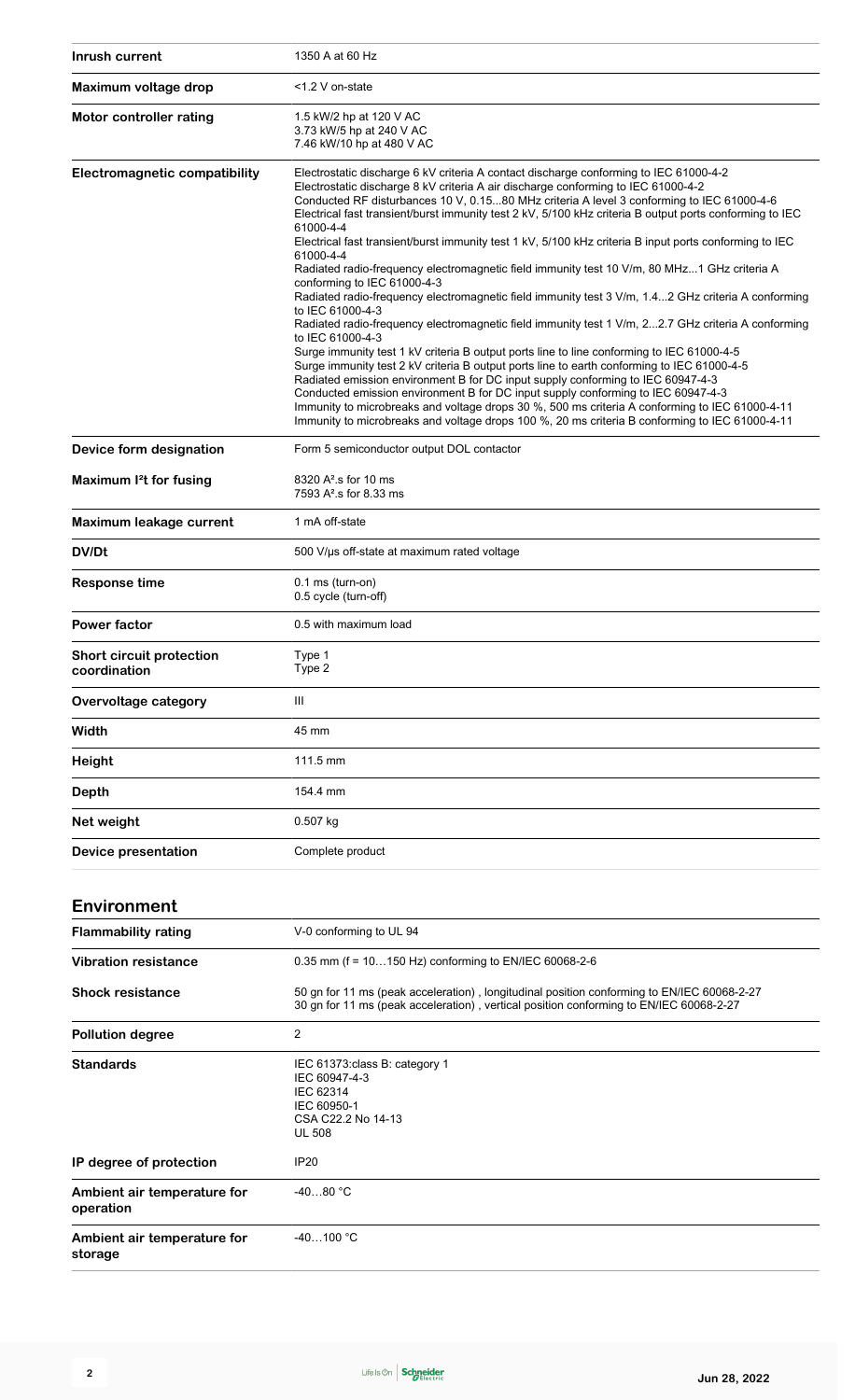### **Packing Units**

| Unit Type of Package 1              | <b>PCE</b>      |
|-------------------------------------|-----------------|
| <b>Number of Units in Package 1</b> | 1               |
| Package 1 Weight                    | 557.0 g         |
| Package 1 Height                    | 5.5 cm          |
| Package 1 width                     | $12 \text{ cm}$ |
| Package 1 Length                    | 14.5 cm         |
| <b>Unit Type of Package 2</b>       | S02             |
| <b>Number of Units in Package 2</b> | 10              |
| Package 2 Weight                    | 6.026 kg        |
| Package 2 Height                    | $15 \text{ cm}$ |
| Package 2 width                     | 30 cm           |
| Package 2 Length                    | 40 cm           |

### **Offer Sustainability**

| Sustainable offer status        | Green Premium product                                                                                                                                                                                                                                 |
|---------------------------------|-------------------------------------------------------------------------------------------------------------------------------------------------------------------------------------------------------------------------------------------------------|
| <b>REACh Regulation</b>         | <b>REACh Declaration</b>                                                                                                                                                                                                                              |
| <b>EU RoHS Directive</b>        | Pro-active compliance (Product out of EU RoHS legal scope)<br><b>EU RoHS Declaration</b>                                                                                                                                                              |
| Mercury free                    | Yes                                                                                                                                                                                                                                                   |
| RoHS exemption information      | <b>Yes</b>                                                                                                                                                                                                                                            |
| <b>China RoHS Regulation</b>    | China RoHS declaration                                                                                                                                                                                                                                |
| <b>Environmental Disclosure</b> | <b>Product Environmental Profile</b>                                                                                                                                                                                                                  |
| <b>Circularity Profile</b>      | End of Life Information                                                                                                                                                                                                                               |
| <b>WEEE</b>                     | The product must be disposed on European Union markets following specific waste collection and<br>never end up in rubbish bins                                                                                                                        |
| California proposition 65       | WARNING: This product can expose you to chemicals including: Lead and lead compounds, which is<br>known to the State of California to cause cancer and birth defects or other reproductive harm. For more<br>information go to www.P65Warnings.ca.gov |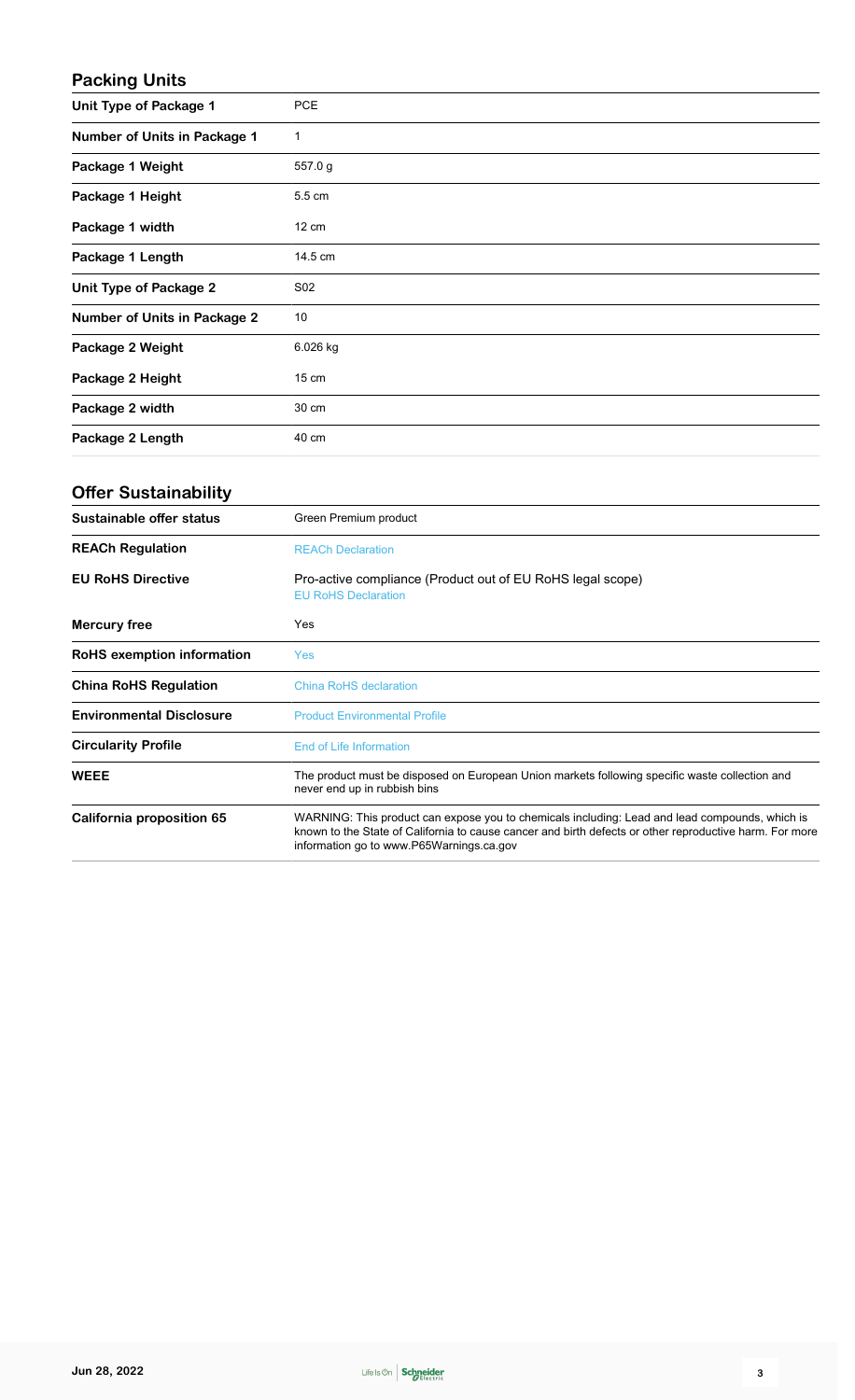## **Product data sheet**

Dimensions Drawings

### **Dimensions**

### **Dimensional Tolerances:+-0.5 mm / 0.02 In.**



- **(3)** Side view
- **(A)** Screw 8-32 Stud (2 Places)